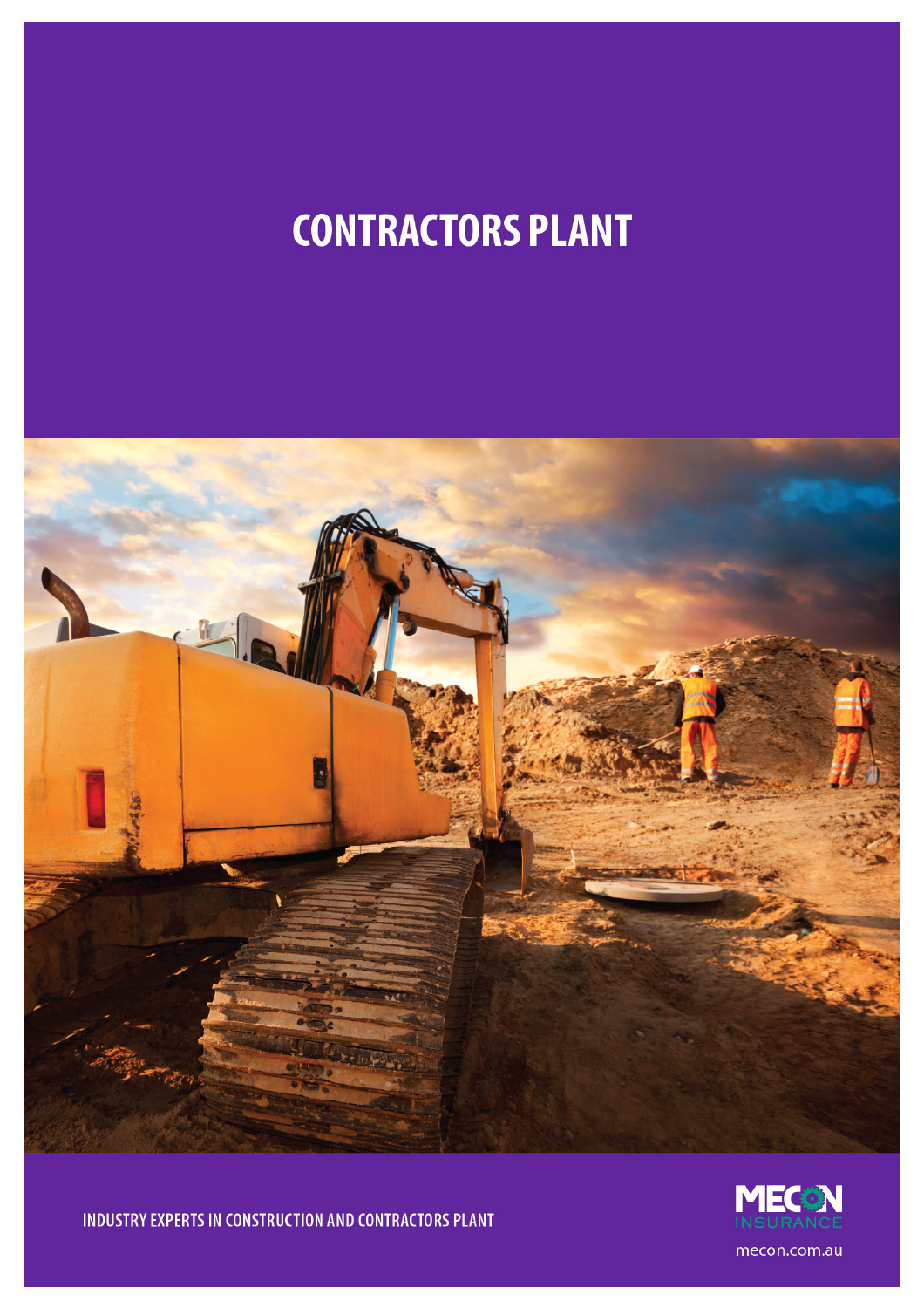## **CONTRACTORS PLANT**

#### WHY USE MECON?

Our policy wording has been designed to cater for single items of owner-operated plant or large plant fleets – whether the plant is involved in earthmoving, construction, cranage, agriculture, above ground mining or materials handling.

#### **Our policies automatically include:**

- Accessories and tools covered up to \$5,000
- **Appreciation of Plant value**
- Automatic acquisitions up to \$500,000
- **Broad CTP gap cover**
- Contractual Liability (construction contracts)
- Dangerous goods carriage up to \$500,000
- Debris removal up to \$50,000
- **Dry hired plant covered**
- Expediting costs up to \$20,000
- **Excess free windscreen replacement up to \$5,000**
- **Hire cost or finance payment**
- Incidental cover for returning workers to worksites, funeral expenses, employees' property, travel costs, signwriting and key replacement
- Multiple crane lifts covered
- New replacement value payment on plant up to two years old
- Ongoing hire costs
- **Removal and recovery of plant**
- **Unintentional overload covered**
- Vibration, weakening or the removal of support
- Waiver of subrogation rights

#### WHAT WE ALSO COVER

Our policy gives cover where it counts. Some of our automatic features\* (if you insure all sections of the policy) include:

- Goods lifted being insured to the full limit of liability specified for property in care, custody or control;
- **EXTENDITY** Liability for injury or death of labour hire personnel and other workers on site;
- Liability for unregistered vehicles are covered within 100 metres of any working site even if that is a "public place" and registered vehicles are covered wherever they are used;
- No condition requiring compliance with Australian or International Standards;
- Occupation of permanent and temporary premises;
- **Products Liability (including cover for previously completed contracts)**
- Property in care, custody or control coverage for "Vehicles" with a market value of less than \$100,000 and also cover for other property hired in by you;
- **Plant working from, or being transported by, a barge is automatically covered;**
- Retrieval of immobilised plant (whether damaged or not) automatically covered up to \$250,000. An insured may spend up to \$10,000 on these costs without waiting for MECON's approval.

*\*refer to policy wording CP1021 for specifics.*

**SYDNEY** 02 9252 1040 **BRISBANE** 07 3146 0100 MELBOURNE 03 9421 6379 **PERTH** 08 9322 4529